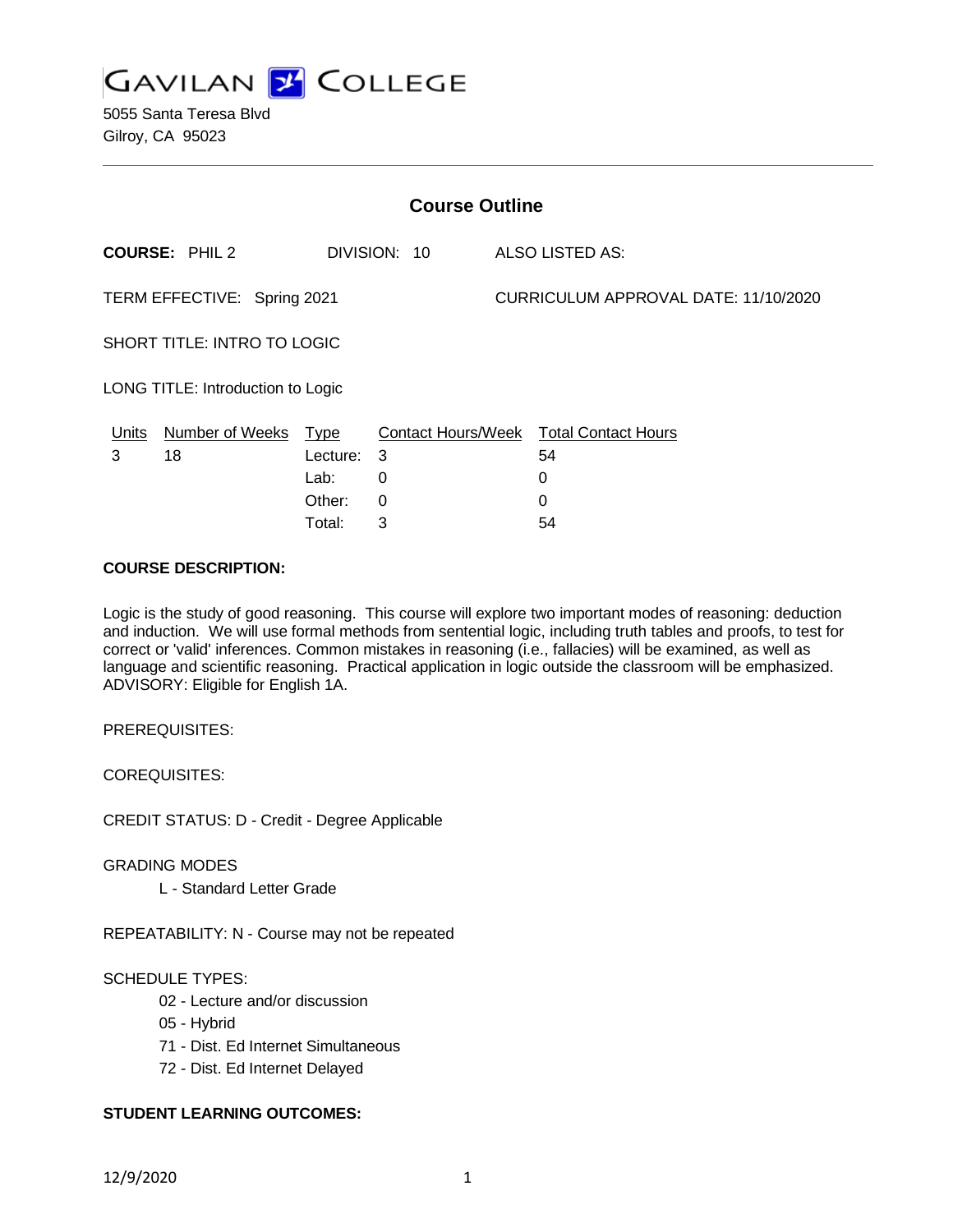1. Learners will identify the parts of an argument, and distinguish between deductive and inductive arguments, and apply the concepts.

Measure: quiz, exam PLO: 1,4 ILO: 2,1,7 GE-LO: A1, A2,A4,A6,A7,A8,A9,C3,C4,C6,C7,F2 Year assessed or anticipated year of assessment: 2015-16

2. Learners will identify major formal and informal fallacies Measure: quiz, final exam PLO: 1,4 ILO: 2,1,7 GE-LO: A1,A2,A4,A5,A6,A7,A8,A9,C3,C4,C6,C7,F2 Year assessed or anticipated year of assessment: 2015-16

3. Learners will evaluate the logic and strength of arguments using inductive and deductive methods, including the truth-table and proof, i.e., natural deduction, methods. Measure: writing PLO: 1,2,3,4 ILO: 2,1,7 GE-LO: A1,A2,A4,A5,A5,A7,A8,A9,C3,C4,C6,C7,F2 Year assessed or anticipated year of assessment: 2015-16

4. Learners will provide cogent reasons in support of opinions, while taking objections seriously by developing a philosophical frame of reference

Measure: debates, writing assignments PLO: 2,3,4,5 ILO: 2,1,7,4,6 GE-LO: A1-9, C3,C4,C6,C7,F2 Year assessed or anticipated year of assessment: 2015-16

5. Learners will demonstrate an understanding of the distinctions between Eastern and Western ideas and application of logic and argumentation

Measure: writing assignment, quiz

PLO: 4,5,6 ILO: 2,1,7,4,6 GE-LO: A1-9, C3,C4,C6,C7,F2 Year assessed or anticipated year of assessment: 2015-16

6. Learners will describe the basic foundational concepts of philosophy Measure: writing, quiz PLO: 4,5 ILO: 2,1,7,4,6 GE-LO: A1-9,C3,C4,C6,C7,F2 Year assessed or anticipated year of assessment: 2015-16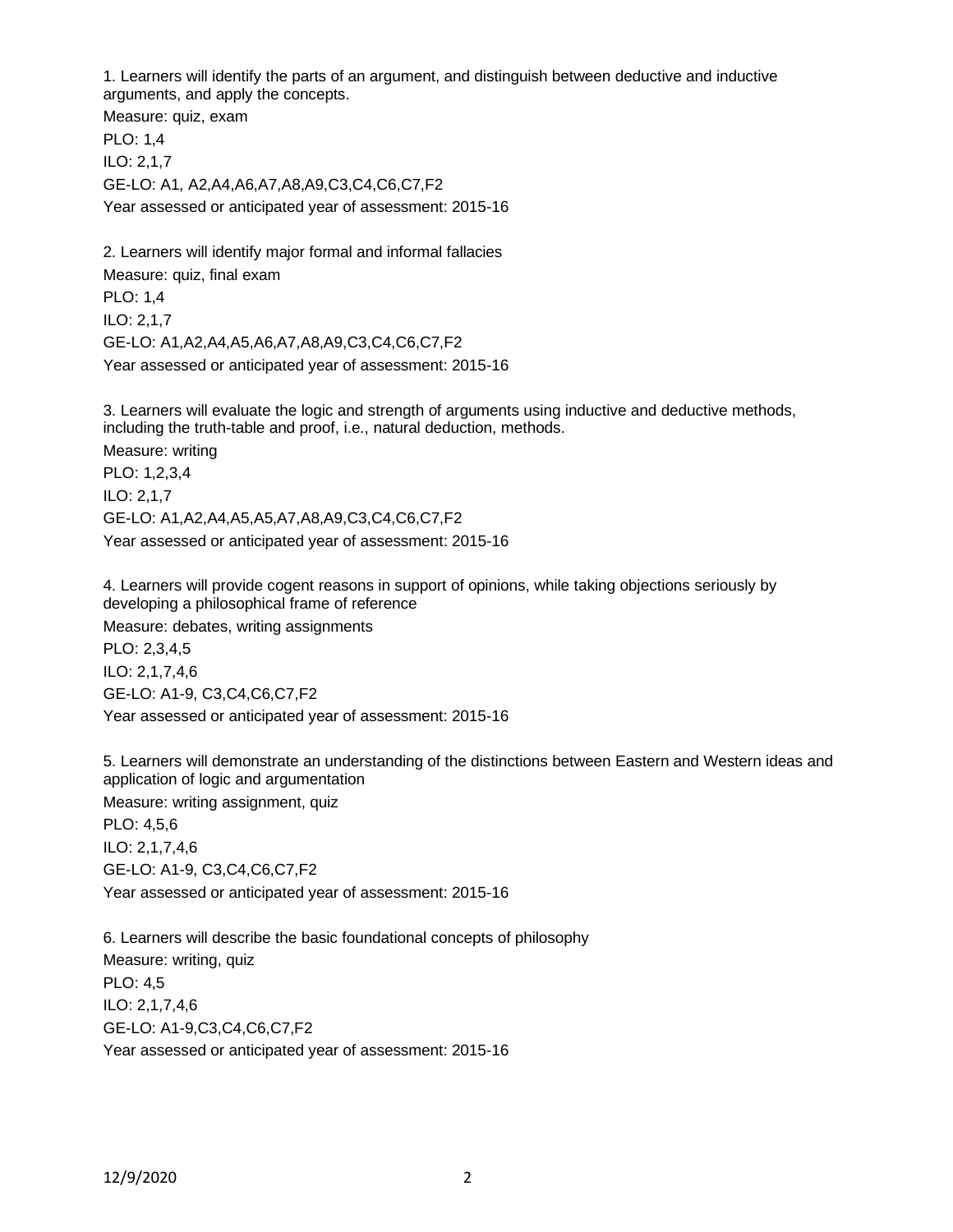7. Learners will demonstrate an insight into the use of logical reasoning as a political construct with respect to its application toward women and marginalized groups

Measure: writing

PLO: 3,5,6

ILO: 2.1.7.4.6

GE-LO: a1-9,C3,C4,C6,C7,F2

Year assessed or anticipated year of assessment: 2015-16 PROGRAM LEARNING OUTCOMES:

1. Analyze and critique an argument.

- 2. Effectively argue in support of an opinion.
- 3. Write an argumentative essay.
- 4. Define key terms of philosophical vocabulary relevant to the course.
- 5. Distinguish different areas of philosophy.
- 6. Understand some of the diverse assumptions and the values and attitudes that shape our lives.

# **CONTENT, STUDENT PERFORMANCE OBJECTIVES, OUT-OF-CLASS ASSIGNMENTS**

Curriculum Approval Date: 11/10/2020 - **DE MODIFICATION ONLY**

WEEK 1 2 HOURS?

Introduction to the subject of logic and argumentation, including an overview of philosophy in general. Expectations for the course will be laid out. Assigned: creative connections project. Read chapter 1: Intro To Arguments?

### WEEKS 1-2 4 HOURS?

Arguments: Students will learn to distinguish between supported and unsupported assertions, the criteria for arguments as opposed to explanations, the distinction between premise and conclusion, what to do with incompletely formulated arguments, and how to put arguments into standard form.? Assign: Ex. 1.1, 1.2, 1.6 (even) Quiz 1 upon completion of chapter Assign Chap. 2 readings?

### WEEK 3 3 HOURS

?Language of Arguments: Students will be introduced to the philosophical notion of a sentence and its use in logic, the distinction between ambiguity and vagueness, intentional versus extentional meaning, development of definitions and the variety of types of definition. Students will discover the social political attributes of language and the ideas of meaning in context. Assign: Ex. 2.1, 2.2, 2.3, 2.4 Quiz 2 upon completion of chapter. Assign Chap 3

### WEEK 4-5 6 HOURS?

Distinction between Deductive Arguments, Inductive Arguments, and Fallacies. ?Criteria for validity, soundness, versus 'true' in Deductive arguments. Discussion of the forms of deductive arguments (e.g. modus ponens, disjunctive syllogism, etc.). Criteria for the evaluation of strength of Inductive arguments and a discussion of the forms of induction (e.g. statistical syllogisms, analogy, etc.). Close look at fallacies, including the? different types and sub-types, their use and misuse, etc.? Assign: 3.1, 3.2, 3.3, 3.4 An inclass competency exercise on? fallacies will be given in the form of a game of Jeopardy! Quiz 3 Reading: Chap 4?

### WEEK 6 3 HOURS?

Inductive Arguments in Depth. Statistical syllogisms, including ?standard form and standards for strength, associated fallacies, and special types of statistical syllogisms. Discussion of arguments from analogy, includes form, strength, associated fallacies, and legal and moral reasoning. Students will be given a brief writing assignment?that will assess their ability to create an analogy. Arguments based on samples, and pro/con arguments. Assign: 4.1, 4.3, 4.4, 4.5 and Chap 5 Quiz 4?

### WEEK 7-8 6 HOURS?

Causal Arguments: Distinction between causal claims and causal arguments as well as the different interpretations of the idea of ?causation. Mill's method's for establishing causal claims will be introduced: Method of Agreement, Difference, Joint Method of Agreement and Difference, Concomitant Variation, and Residues. Assign: 5.1, 5.2, Hume's analysis of causation, discussion of causal fallacies. quiz 5 Assign Review for mid-term?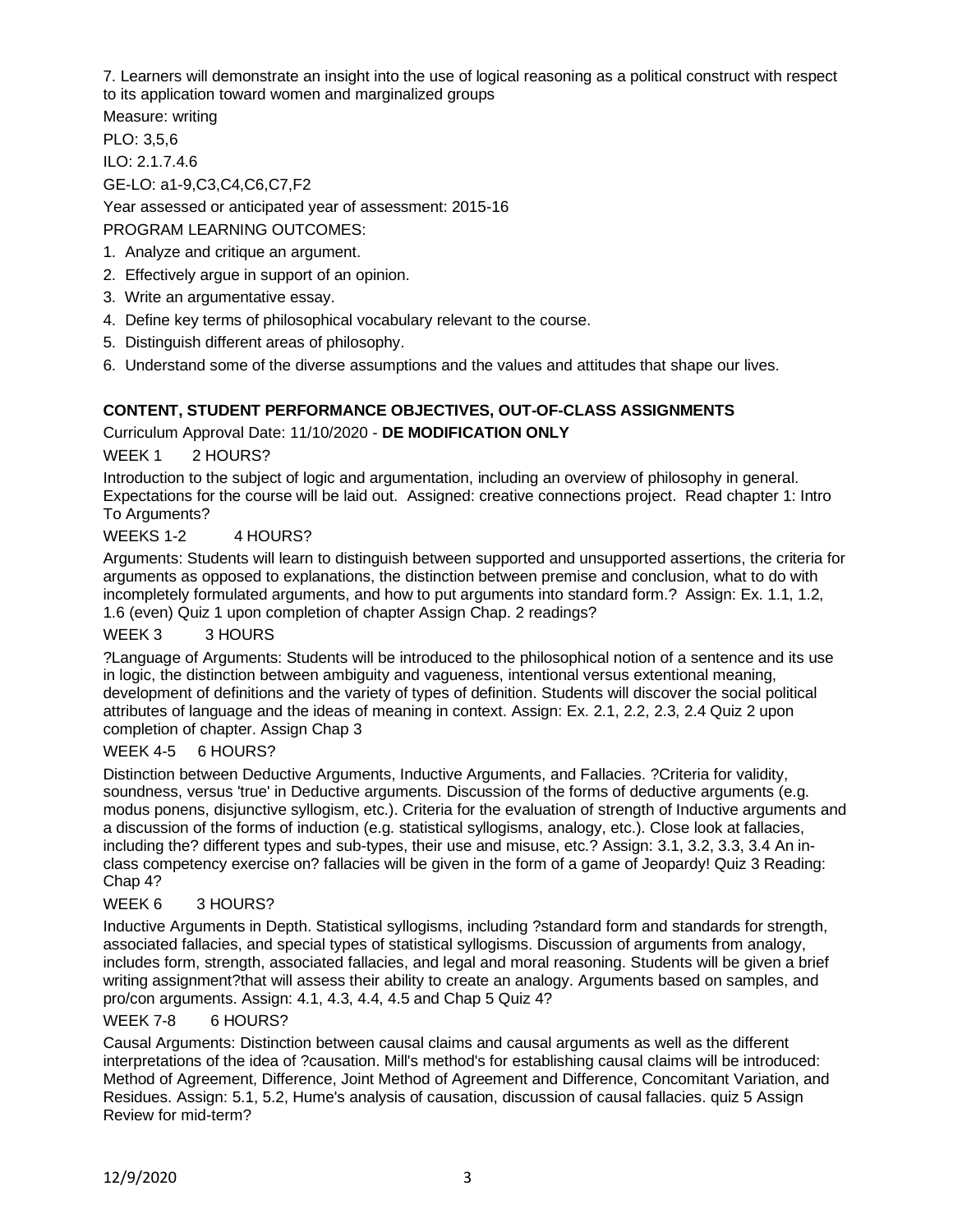## WEEK 9 1 HOURS?

Mid-term Examination: Chap 1-5 Assign Chap 6?

#### WEEK 9-10/11 8 HOURS?

Deductive Reasoning Part I: Introduction to sentential/propositional logic. Students will be introduced to the language and syntax of sentence logic. Students will learn the definition of a well-formed formula and the definitions of the logical connectives for 'not', 'and', 'or', 'if/then', and 'if and only if'. Ordinary English sentences will be symbolized into sentence logic. Symbolized statements will be translated back into English as well. Students will take home a set of sentences for practicing symbolization. This assignment will be reviewed in class by students in groups and then later as a class led by the instructor. A quiz will be given at the end of the section.

#### WEEK 12/13 6 HOURS

Deductive Reasoning Part II: Continuation of symbolizing (i.e., translating) English into sentential logic. During these weeks more complicated (i.e., compound) statements will be symbolized by students, including sentences with the phrases 'not both', 'neither nor', 'unless', 'just in case', and 'necessary and sufficient conditions'. Practice sets will be assigned for homework, which will be reviewed by students in groups and then by the instructor. An exam will be given to assess the students' mastery of symbolization.

#### WEEK 13-15 9 HOURS?

Deductive Reasoning Part III: The concept of validity will be reviewed. Students will employ the truth-table (semantic) method for determining validity, consistency, contradiction, tautology, and contingency. Assign: 9.1, 9.2, 9.5, hand-outs, ?quiz #8?

#### WEEK 16-17 6 HOURS

Deductive Reasoning Part IV: The proof (syntactic) method (i.e., the natural deduction or derivation method) for determining validity will also be employed. Students will construct proofs alongside the instructor and then later as a take-home assignment to be assessed the following class. ?

#### WEEK 18 2 HOURS

?review for final exam: make-up quizzes, and wrap up of course?. Daily homework, in-class group assignments/presentations.

#### **METHODS OF INSTRUCTION:**

Lecture/discussion, small group work, quizzes, exams, demonstrative homework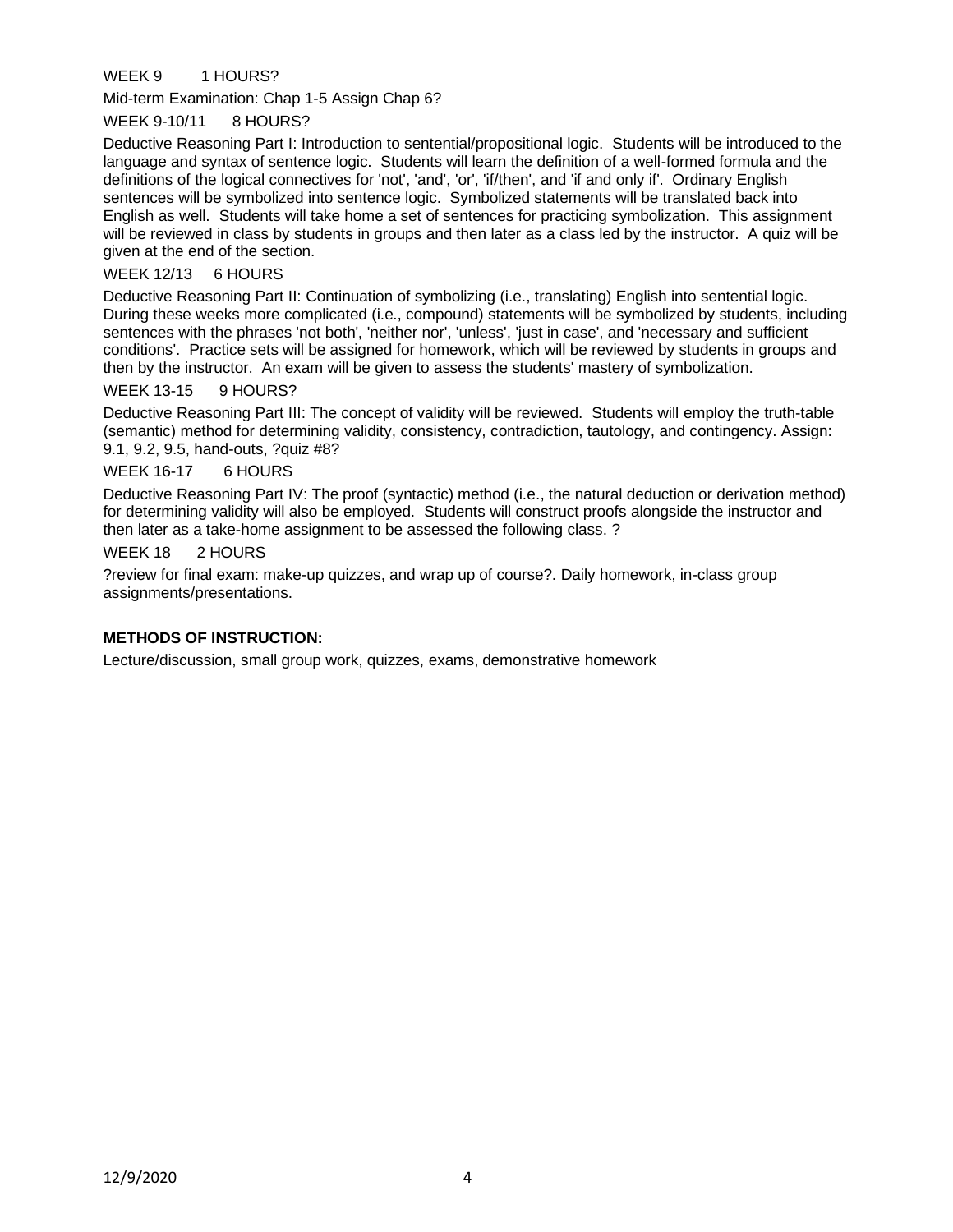## **METHODS OF EVALUATION:**

CATEGORY 1 - The types of writing assignments required: Percent range of total grade: 5 % to 10 % Written Homework If this is a degree applicable course, but substantial writing assignments are not appropriate, indicate reason: Course primarily involves skill demonstration or problem solving. CATEGORY 2 -The problem-solving assignments required: Percent range of total grade: 75 % to 80 % Homework Problems **Quizzes** Exams Other: group work CATEGORY 3 -The types of skill demonstrations required: Percent range of total grade: 0 % to 10 % Class Performance/s Performance Exams CATEGORY 4 - The types of objective examinations used in the course: Percent range of total grade: 5 % to 5 % Multiple Choice True/False Completion

### **REPRESENTATIVE TEXTBOOKS:**

Required:

Hurley, Patrick J. A Concise Introduction to Logic, 12th Edition. Belmont, CA: Wadsworth, 2014. Or other appropriate college level text.

ISBN: 1285196546

Reading level of text, Grade: 14Verified by: Ryan Scherbart

Other textbooks or materials to be purchased by the student: none